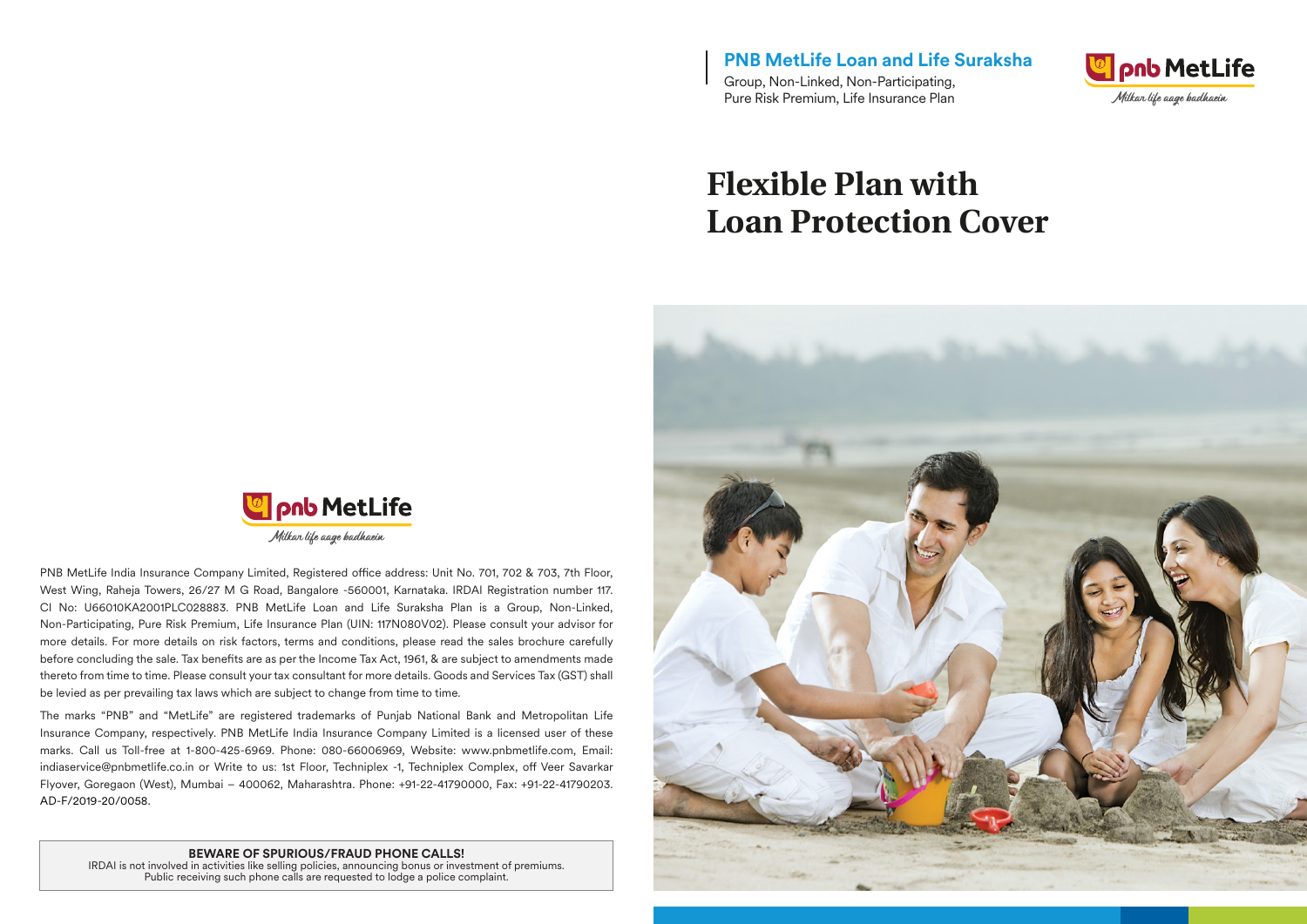# **WHY PNB METLIFE LOAN AND LIFE SURAKSHA PLAN?**

In today's business environment it has become increasingly difficult to attract and retain customers. Also, given intense competition, differentiating product offering becomes more and more difficult.

**PNB MetLife Loan and Life Suraksha** is just the right choice as it is relatively easy and inexpensive way of providing financial security along with your products. It provides financial stability and maintains the family's standard of living should an unexpected death occur. It not only helps you differentiate your product but also aids you to maintain a long term relationship while providing comforting reassurance to your customers.

The plan is created as a convenient and affordable solution that allows you with the following advantages:

- Provides a competitive edge to your existing product portfolio to win over customers
- $\bullet$  Increases customer's loyalty due to additional protection
- $\bullet$ Reduces default risk due to a customer's death for financial institutions
- $\bullet$  Allows you to maintain a long term relationship with the customer

# **WHO SHOULD BUY PNB METLIFE LOAN AND LIFE SURAKSHA PLAN?**

The product is designed to provide protection cover to groups where credit exists.

# **PNB METLIFE LOAN AND LIFE SURAKSHA AT A GLANCE**

| <b>Plan parameters</b>                           | <b>Minimum</b>                                                                 | <b>Maximum</b>                                        |  |
|--------------------------------------------------|--------------------------------------------------------------------------------|-------------------------------------------------------|--|
| <i><b>*Age at entry of Person</b></i><br>Insured | 15 years $(*)$                                                                 | 65 years                                              |  |
| Policy Term                                      | 2 years for Single Pay<br>5 years for 5 Pay<br>10 years for 10 Pay             | 25 years for Single &<br>5 Pay<br>30 years for 10 Pay |  |
| Maturity Age of Person<br>Insured                |                                                                                | 70 years                                              |  |
| Group Size                                       | 50 Lives                                                                       | No Limit                                              |  |
| Sum Assured per<br>member                        | Rs. 5,000                                                                      | No limit, subject to<br>underwriting                  |  |
| Premium                                          | Based on chosen Sum Assured                                                    |                                                       |  |
| <b>Premium Paying Options</b>                    | Single Pay, Limited Pay 5 Years & Limited Pay 10 Years                         |                                                       |  |
| Premium Paying Modes                             | Single, Yearly, Half-Yearly, Quarterly, Monthly(1) &<br>Payroll Saving Program |                                                       |  |

(1) Electric Clearing Service (ECS) is mandatory for monthly mode.

(\*) For Education Loans only. For all other loans, 18 years

( #) Age as of last birthday

## **YOUR FLEXIBILITIES WITH PNB METLIFE LOAN AND LIFE SURAKSHA PLAN**

- **A. Coverage Options:** There are two coverage options available. Once chosen, the option cannot be changed thereafter. In both the cases, the death cover would be as defined in the policy schedule.
	- **i. Reducing Cover Option –** Most suitable for mortgage, educational, personal & auto loans.
		- The outstanding loan amount as per the Schedule at the beginning of any month during the policy term would be the benefit payable for death of the member insured.
		- If the member has opted for moratorium the death benefit will be the entire loan amount during the moratorium period, and thereafter decreases on the basis of the outstanding loan schedule.
		- The amount payable on death at any time would be as per the Schedule irrespective of actual loan outstanding. The Schedule will form the part of insurance certificate issued to each Insured Member of the group
	- **ii.** Level Cover Option provides the same cover throughout the term of the policy.
		- The coverage amount in this case is the level Sum Assured linked to the credit as chosen by the Member at the inception.

## **B. Increase of Sum Assured due to increase in loan**

- The design of this policy gives the flexibility to increase the Sum Assured due to increase in loan from as minimum as Rs.5,000 per member
- Increase in Sum Assured to the member is subject to underwriting conditions and the terms and conditions as stipulated by the Company.
- provided for extended portion, subject to payment of premiums prevailing at that point in time • On increasing the Insurance coverage, fresh Insurance Certificate will be

## **C. Moratorium**

- This option is available for those members who have opted for moratorium on the repayment of principle amount for a period of not more than 7 years on their loans.
- The moratorium option has to be provided by the loan offering institution only and PNB MetLife will prepare the loan schedule accordingly.
- The moratorium option is available only for Mortgage Loan & Education Loan customers whose term is at least 5 years or more.
- The moratorium option once chosen cannot be altered during the Policy tenure

## **D. Joint Life Option**

• Joint Life coverage option is available for Mortgage, other Housing loans & Education loans subject to following conditions.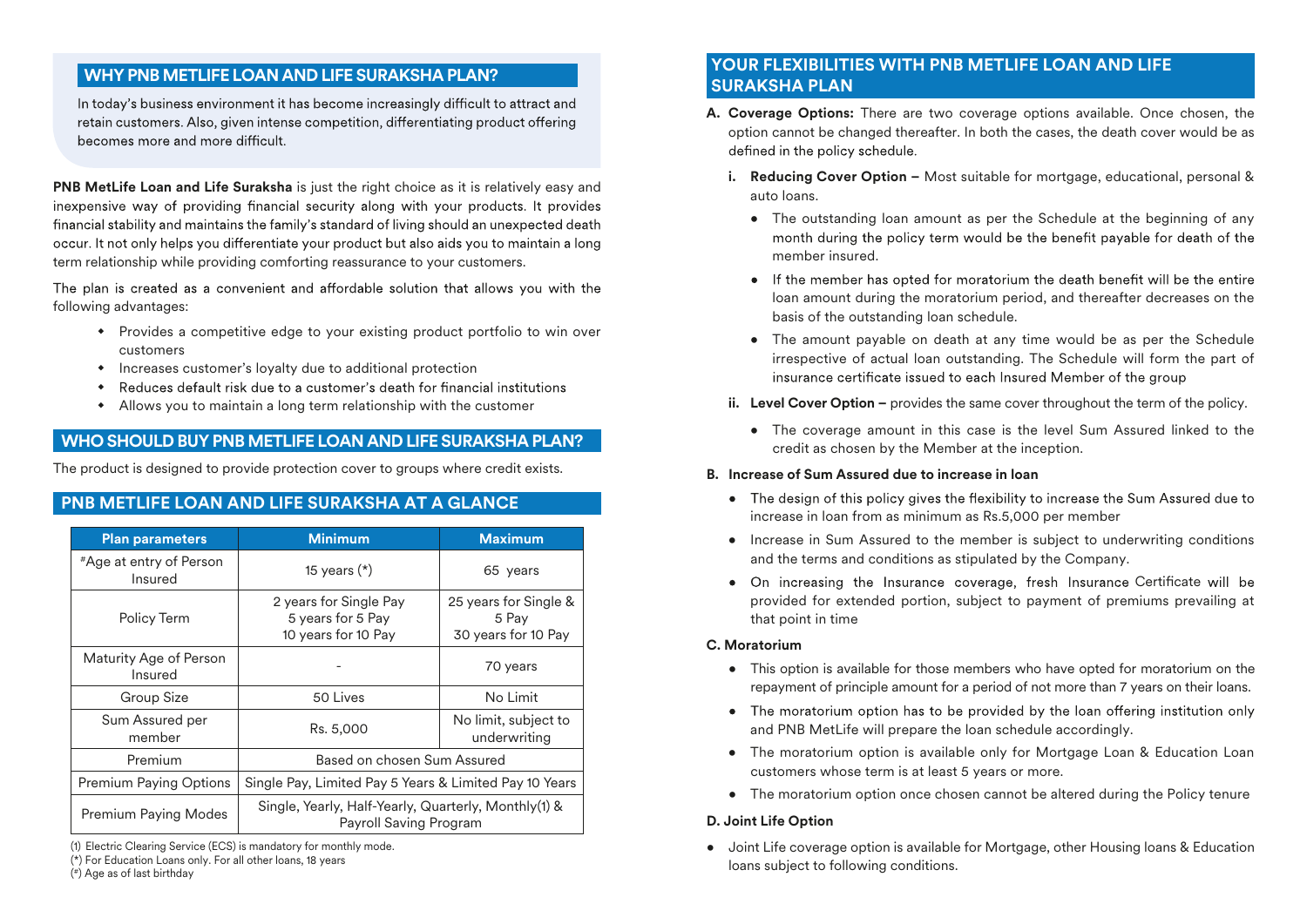| <b>Mortgage &amp; Other Housing Loans</b>                                                                                                                                                                                                                                                                                                                                                                                                                                                                                                                                                                        | <b>Education Loans</b>                                                                                                                                                                                                                                                                                                                                                                                                                                                                                                                                                                                                |  |  |
|------------------------------------------------------------------------------------------------------------------------------------------------------------------------------------------------------------------------------------------------------------------------------------------------------------------------------------------------------------------------------------------------------------------------------------------------------------------------------------------------------------------------------------------------------------------------------------------------------------------|-----------------------------------------------------------------------------------------------------------------------------------------------------------------------------------------------------------------------------------------------------------------------------------------------------------------------------------------------------------------------------------------------------------------------------------------------------------------------------------------------------------------------------------------------------------------------------------------------------------------------|--|--|
| The coverage cannot be extended to<br>٠<br>more than two lives in the same plan.<br>The coverage can be extended only if<br>$\bullet$<br>the loan is jointly held in the names of<br>both the lives.<br>The lives should be co-borrowers and<br>$\bullet$<br>not just co-applicants, with the<br>minimum share of initial loan amount<br>of each co-borrower being at least<br>20% of the loan amount at the time of<br>commencement of the cover under<br>this policy;<br>Both the lives must have independent<br>sources of regular income;<br>The term of loan under consideration<br>should be above 5 years | The coverage cannot be extended to<br>$\bullet$<br>more than two people;<br>The coverage can be extended only if<br>$\bullet$<br>the loan is jointly held in the names of<br>both the lives:<br>The lives are co-borrowers and not<br>just co-applicants, with the minimum<br>share of initial loan amount of each<br>co-borrower being at least 20% of the<br>loan<br>amount<br>the<br>time<br>Ωf<br>at<br>commencement of the cover under<br>this policy;<br>The coverage is extended to the joint<br>lives where the relationship between<br>the two individuals is that of spouse,<br>child, parent and siblings. |  |  |

#### **C. Premium Paying Options**

• We offer Single Pay, 5 years Limited Pay & 10 years Limited Pay Options

## **PREMIUM PAYING MODES**

Premium Paying Modes: The plan offers Yearly, Half-Yearly, Quarterly and Monthly premium paying modes for Single & Limited Premium paying modes. Following factors are to the premium for modal payments other than yearly payment mode.

| <b>Mode of Premium</b>  | <b>Multiplicative Factor</b> |  |  |
|-------------------------|------------------------------|--|--|
| Half-Yearly             | 0.5131                       |  |  |
| Quarterly               | 0.2610                       |  |  |
| Monthly                 | 0.0895                       |  |  |
| Payroll Savings Program | 0.0868                       |  |  |

Electric Clearing Service (ECS) is mandatory for monthly mode of payment.

# **BENEFITS UNDER PNB METLIFE LOAN AND LIFE SURAKSHA PLAN** Death **Benefit**

- In the event of death of an insured member, the plan provides for the payment of a lump sum Death Benefit amount as specified in the Certificate of Insurance issued to each member on the admission to this group scheme.
- In case of Joint Lives, Sum Assured is paid on death of first life and policy stands cancelled and no further benefits are payable.

#### **Survival or Maturity Benefit**

There is no survival/ maturity benefit under this plan.

#### **Surrender/Partial Surrender Benefit**

This would be no surrender value on a pure protection plan. However, since the members would be paying premiums through Single and Limited Pay options, the following surrender value would be paid.

|               | (Total number of months) |                     |                                        |
|---------------|--------------------------|---------------------|----------------------------------------|
|               | remaining to maturity)   |                     | X SA in-force at the time of surrender |
| premiums paid | (Total number of months) |                     | SA at the inception of policy          |
|               |                          | in the policy term) |                                        |

For Single Pay, n = 75 if surrendered anytime within third policy year, 90 if surrendered on or after fourth policy year

For 5 Pay,  $n = 0$  if surrendered in the first year from the commencement of the coverage, 30 if surrendered during the second year, 35 if surrendered during the third year, 50 if surrendered between fourth year and seventh year from the commencement of the coverage (both inclusive) and 90 if surrendered after seventh year from the commencement of the coverage

For 10 Pay,  $n = 0$  if surrendered in the first year from the commencement of the coverage, 30 if surrendered during the second year, 35 if surrendered during the third year, 50 if surrendered between fourth year and seventh year from the commencement of the coverage (both inclusive) and 90 if surrendered after seventh year from the commencement of the coverage

In case of surrender of the Group Policy, the Individual Member will have an option to continue the Policy till the coverage is terminated.

## **POLICY EXCLUSIONS**

**Note:** This document does not purport to contain all conditions governing this plan, which will be governed by the terms expressed in the Master Policy document.

#### **Suicide Clause:**

In case of death due to suicide within 12 months from the date commencement of risk under the policy or from the date of revival, the nominee /beneficiary of the policy shall be entitled to at least 80% of the total premium paid till the date of the death or the surrender value available as on the date of death whichever is higher, provided the policy is in force.

In case if one of the Co-borrower commits suicide, the risk coverage will continue on the life of the surviving Co-borrower.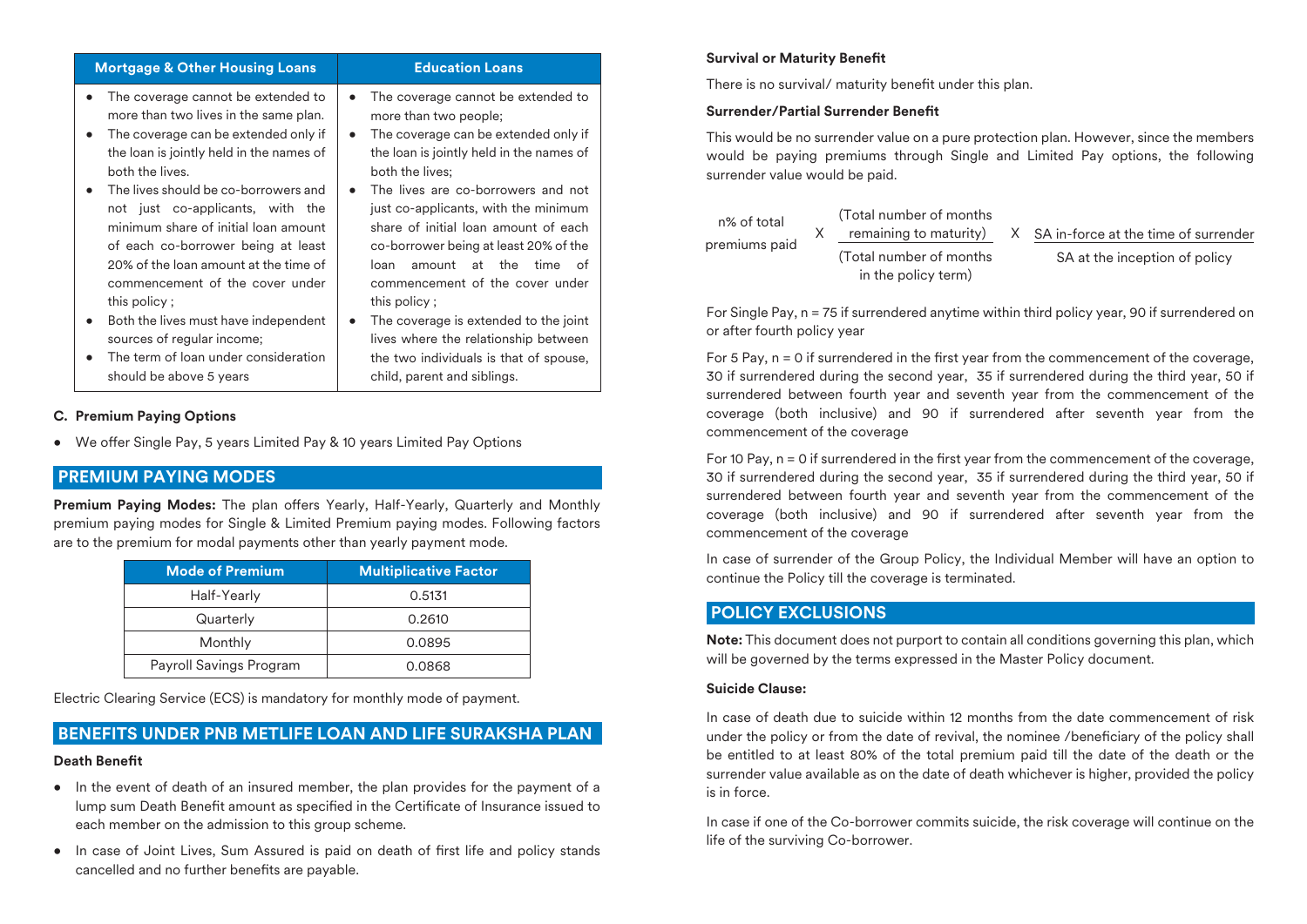### **Grace period:**

The Premiums are payable on the due date for payment and in any case not later than the grace period of 30 days from the due date for Quarterly/Half Yearly/Yearly frequencies and 15 days from the due date for monthly frequency, respectively. During the grace period, the Certificate of Insurance shall continue to be in force for the insured event.

If Premium is not paid within the grace period, the Certificate of Insurance shall lapse and has no further value except as may be provided under surrender benefit.

#### **Waiting period:**

The Company imposes a waiting period of 30 days from the effective date of coverage for all Non-Employer-Employee group schemes. During this period the Company shall not pay any benefits on death due to causes other than accident.

#### **Nomination:**

You may nominate a Nominee or change an existing Nominee before the completion of Policy Term in accordance with the provisions of Section 39 of the Insurance Act, 1938 as amended from time to time.

#### **Transfer/Assignment /Partial Assignment:**

You may transfer, assign or partially assign this Policy in accordance with and subject to the provisions of Section 38 of the Insurance Act, 1938, as amended from time to time, by giving Us prior written notice

#### **Revival Provisions (applicable for Limited Pay Options)**

Premium towards risk cover has to be paid as and when due to keep the policy in force. If the premiums are not paid for within the grace period, the insurance cover will lapse. The coverage may be revived within five years from the date of first unpaid premium along with applicable interest. The present charge for revival is 9% interest p.a. Such revival can only be made by paying all due unpaid premiums and providing satisfactory evidence of insurability.

#### **Free Look Provision**

Members of the group have a period of 15 days from the date of receipt of the Certificate of Insurance to review the terms and conditions of this Insurance Coverage. If the members have any objections to any of the terms and conditions, then he has the option to return the Certificate of Insurance stating the reasons for the objections and the Company shall be entitled to a refund of the premium paid subject to only a deduction of stamp duty charges and expenses towards medical examination, if any. All rights of the member under this Policy shall immediately stand extinguished at the cancellation of the Certificate of Insurance

## **STATUTORY WARNING**

Prohibition of Rebates- Section 41 of the Insurance Act, 1938 states:

- (1) No person shall allow or offer to allow, either directly or indirectly, as an inducement to any person to take out or renew or continue an insurance in respect of any kind of risk relating to lives or property in India, any rebate of the whole or part of the commission payable or any rebate of the premium shown on the policy, nor shall any person taking out or renewing or continuing a policy accept any rebate, except such rebate as may be allowed in accordance with the published prospectuses or tables of the insurer
- (2) Any Person making default in complying with the provisions of this section shall be punishable with fine which may extend to ten lakh rupees.

**Non-Disclosure -** Section 45 of the Insurance Act, 1938 states:

- 1. No policy of life insurance shall be called in question on any ground whatsoever after the expiry of three years from the date of the policy i.e. from the date of issuance of the policy or the date of commencement of risk or the date of revival of the policy or the date of the rider to the policy, whichever is later.
- 2. A policy of life insurance may be called in question at any time within three years from the date of issuance of the policy or the date of commencement of risk or the date of revival of the policy or the date of the rider to the policy, whichever is later, on the ground of fraud; provided that the insurer shall have to communicate in writing to the insured or the legal representatives or nominees or assignees of the insured, the grounds and materials on which such decision is based. For the purposes of this sub-section, the expression 'fraud' means any of the following acts committed by the insured or by his agent, with the intent to deceive the insurer or to induce the insurer to issue a life insurance policy:
	- a. the suggestion, as a fact of that which is not true and which the insured does not believe to be true;
	- b. The active concealment of a fact by the insured having knowledge or belief of the fact;
	- c. Any other act fitted to deceive: and
	- d. Any such act or omission as the law specifically declares to be fraudulent.

Mere silence as to facts likely to affect the assessment of risk by the insurer is not fraud, unless the circumstances of the case are such that regard being had to them, it is the duty of the insured or his agent, keeping silence to speak, or unless his silence is, in itself, equivalent to speak.

3. Notwithstanding anything contained in sub section 2, no insurer shall repudiate a life insurance policy on the ground of fraud if the insured can prove that the misstatement of or suppression of a material fact was true to the best of his knowledge and belief or that there was no deliberate intention to suppress the fact or that such mis-statement of or suppression of a material fact are within the knowledge of the insurer; provided that in case of fraud, the onus of disproving lies upon the beneficiaries, in case the